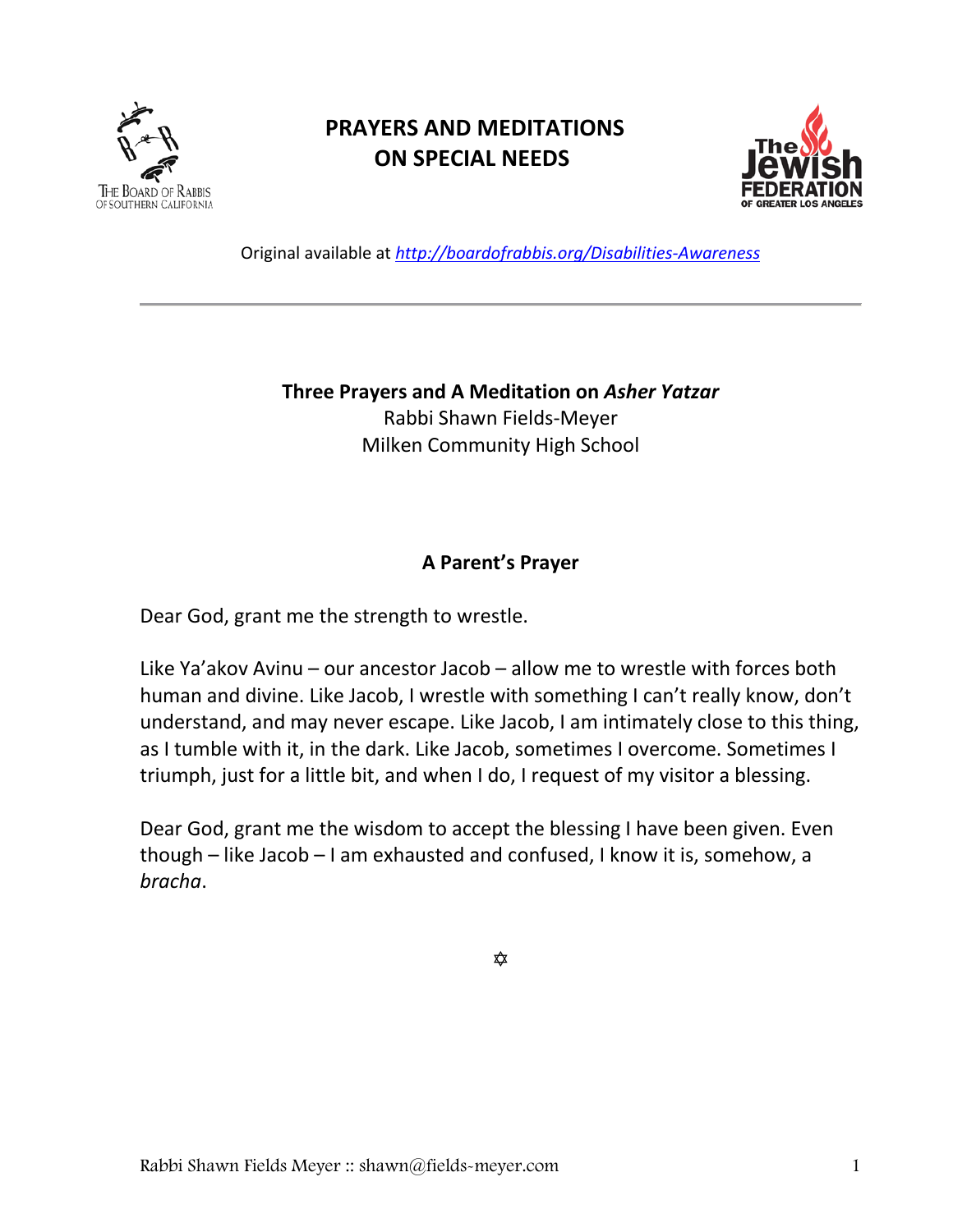# **A Rabbi's Prayer**

Dear God, grant me the eyes to see and the heart to understand.

Like Moshe Rabbenu – our greatest rabbi, Moses – help me to see clearly what others might *not* see, to visualize a better time and a better reality, and to empower my community to do the hard work to get to that better place.

Dear God, as you did for Moshe at the burning bush, allow me to see the fire burning within those who are different, unusual, remarkable. Help me – as you helped Moshe – to see in that fire not something frightening or dangerous, but something precious. Illuminating. Holy.

Please God, help me not only to see and understand these miracles, but to share them with my community as well.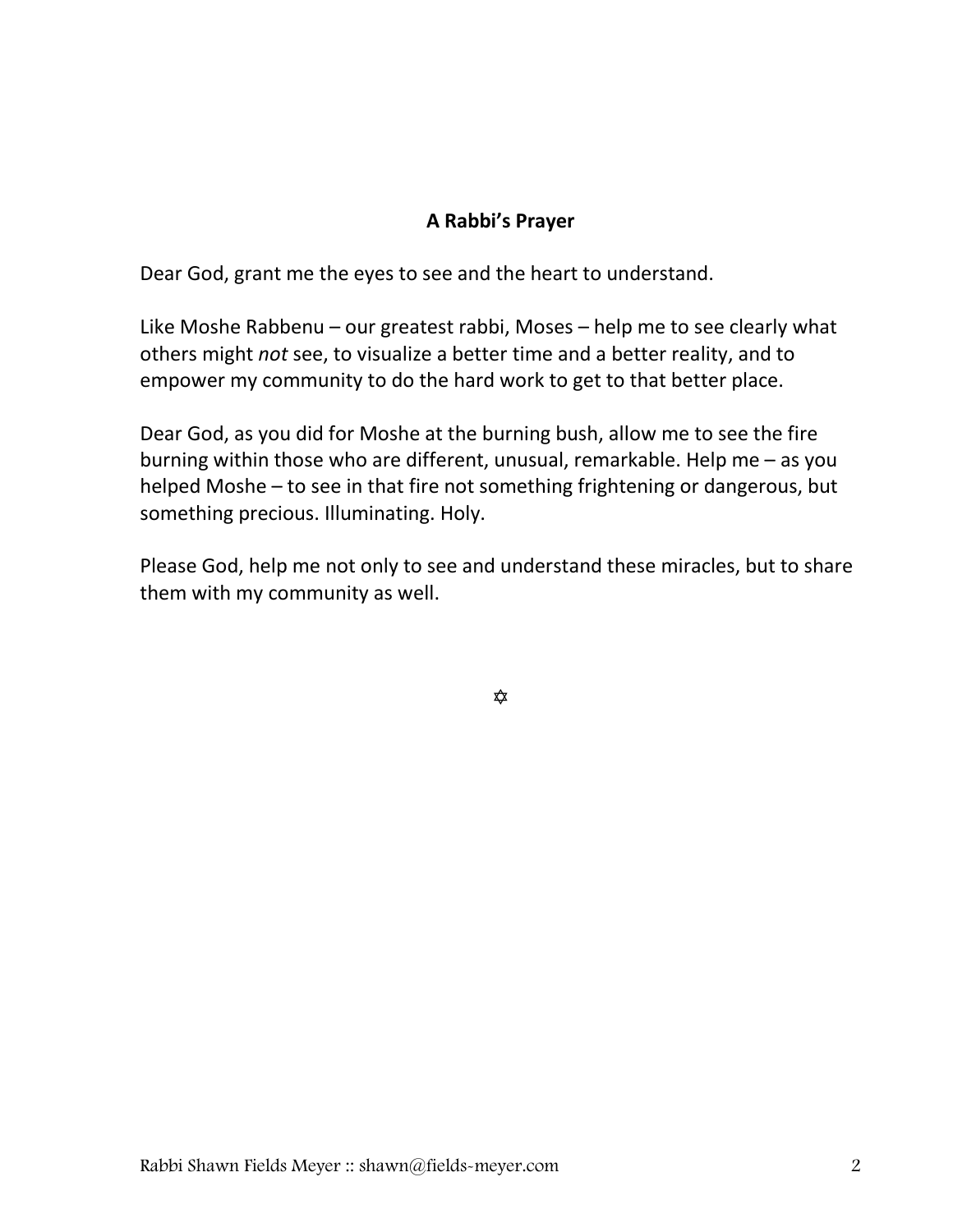# **A Community's Prayer**

Dear God, give us the wisdom to be **open** to the holiest questions – the divine questions.

Like Adam and Eve, let us hear the powerful question: *Ayecha? Where are you?* echoing in the breezes of our gardens, our carefully cultivated communities.

Like Hagar, let us consider the angel's question: *Ma lach? What do you have?* What are our resources? Our gifts? Our many, great, immeasurable powers?

Like Joseph, let us be open to the question he was asked: *Ma Tivakesh?* What do you seek? Since we know how powerful we are, will we allow ourselves to dream, to imagine, to strategize? *Ma Tivakesh?* What do we want, ultimately?

And like Jacob, let us hear the question of identity. *Ma Shim-cha?* What is your name? What is the name that we, as a community, have called ourselves in the past? What do call ourselves now, today? And what will our name be in years to come? How will we be remembered?

Dear God, open our eyes. And our hearts. And our minds. And dear God, open our hearts so that we might make our community more open – more accepting – and open our community and be holier for it.

*Ba-ruch a-tah A-do-nai, ro-fei chol ba-sar u-maf-li la-a-sot.* בָרוּךְ אַתָּה ה', רוֹפֵא כָל בָּשָּׂר וּמַפְלִיא לַעֲשׂוֹת.

*Blessed are you, God, who does miracles.*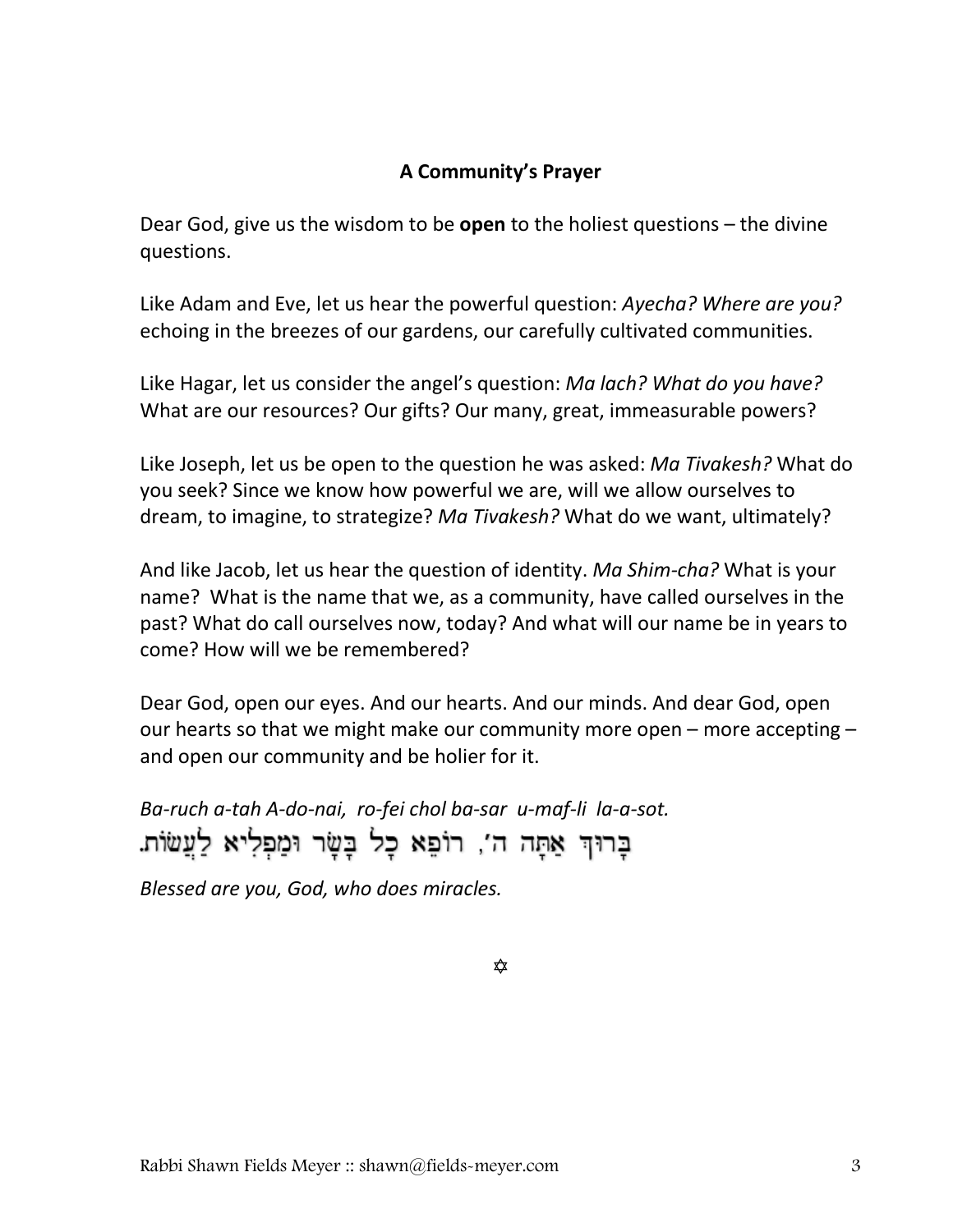### **Openings and Closings** for parents of children with special needs a meditation on *Asher Yatzar*

Rabbi Shawn Fields-Meyer Milken Community High School

*Blessed are You, God, Our God, Ruler of the world, Who formed each person with wisdom and created within him many openings and many closings (lit., cavities). It is obvious and known before Your Throne of Glory, that if one of them were to be ruptured, or one of them were to be blocked it would be impossible to survive and to stand before You. Blessed are You, God, Who heals all flesh and acts wondrously.*

This is a blessing expressing gratitude for the workings of the human body. It is found in the earliest pages of the prayer book – an early-morning blessing – and by some Jews, it is recited many times a day.

The words express awe and appreciation – and acknowledgment that God has a role in both the creation and the maintenance of human physiology. Our bodies, we declare, were created wisely – with great precision and detail, with organs that open and close. And every day – every hour, every minute, really – we are grateful for the proper functioning of each organ. If one of them were to become blocked, or one were to become filled up – I would cease to exist.

God, Thank You for the functioning not only of my *guf* – my body, but also for the workings of my *neshama* – my soul. Dear God, you have created my heart with wisdom. Within my heart and soul, there are openings and there are closed parts. Please God, help me keep the open parts open; help me to be open to my children, my spouse, my family and friends. Give me the strength to be open to those who reach out to help me, and to new therapies and supports and interventions that I might not otherwise attempt. God, Thank You for keeping me open, because there are so many times I just want to close up.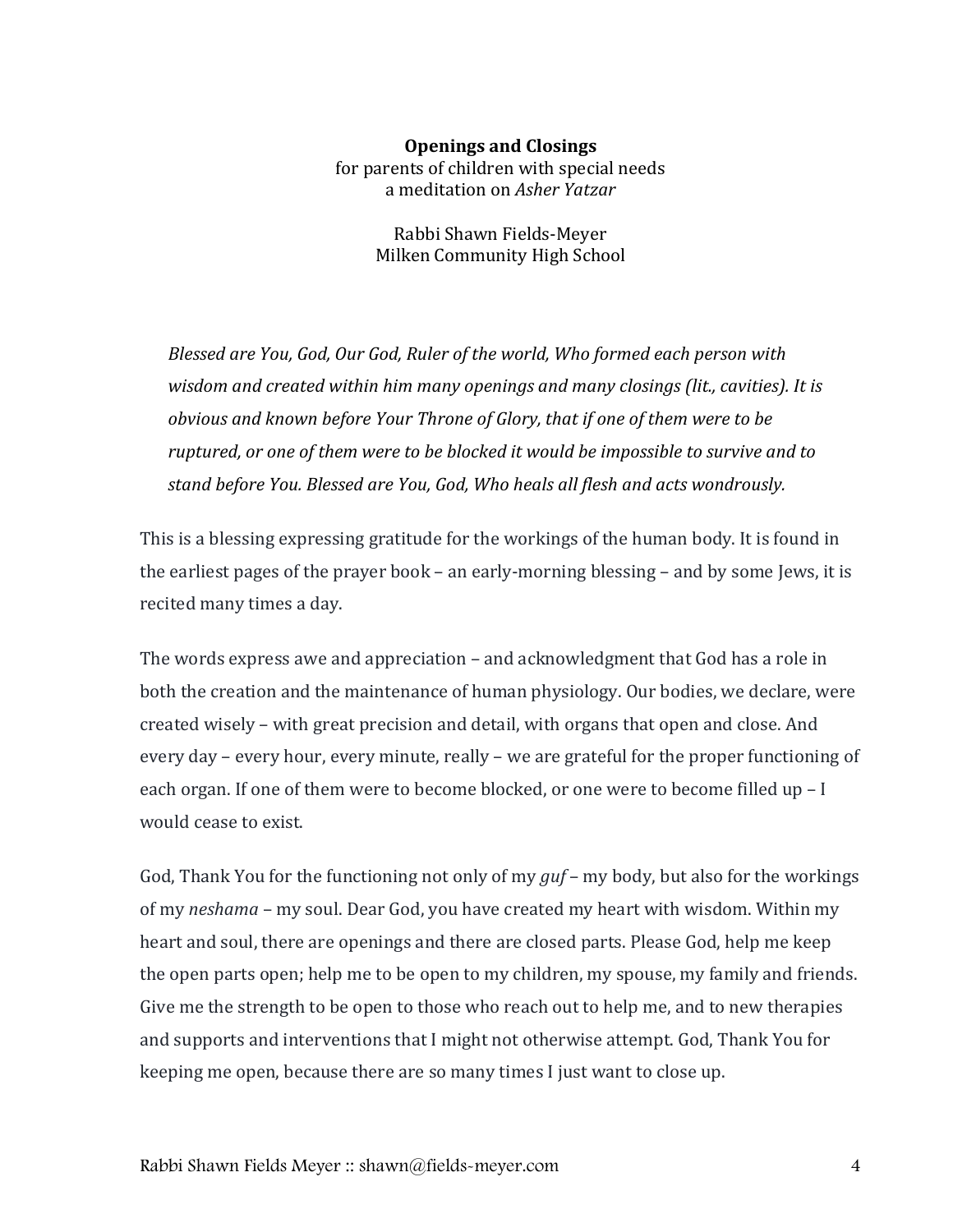And thank you for keeping the closed parts closed. There are so many parts of me that, without divine intervention, would be floodgates. God, You created me with wisdom, but there are parts of me that feel so vulnerable – to the diagnosis; to others in the community; to immense hurt. I am vulnerable even to the pain and disappointment only I feel.

*Blessed are You, God, who has created me wisely: with open parts and closed parts. God, You help me keep just open enough and just closed enough. Blessed are You, God. Every day, you heal me. It is miraculous.*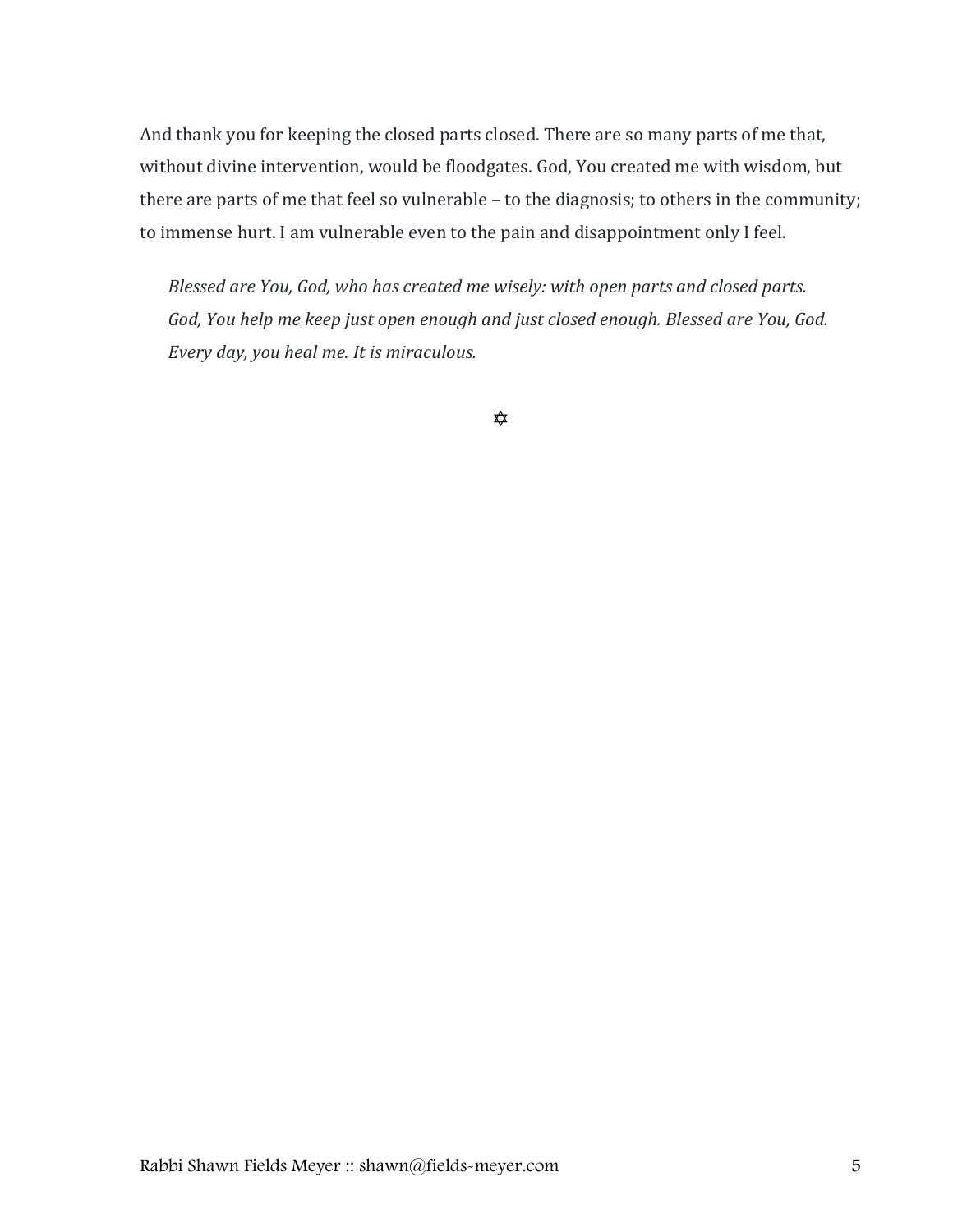### **Tefillah Le-Ya'akov:A Prayer for My Autistic Son**

#### Bradley Shavit Artson

My son, Jacob, is autistic. After his initial diagnosis, it took me several months to begin to come to terms with his condition, to be able to see my child rather than just a diagnostic label, for my love to transcend my pain.

At the same time that I was struggling to regain some emotional balance and strength, the bottom fell out of my prayer life. Accustomed to davvening three times each day, I found that I didn't want to turn to God anymore. When I did pray, it was with little real kavanah. More often, however, I didn't pray at all. Sometimes my silence was the result of anger. Often my silence reflected a depleting lack of energy: as my depression sapped my strength, there was simply nothing left for prayer. Additionally, my inability to pray was an outward sign of anguish, rage, and terror: what kind of future awaited us? Would I ever hear my son speak? Why did this have to happen to Jacob? To me?

Human nature being what it is, I slowly gathered the sparks I needed to reengage life. Even in my despair, I sought out sources of hope and solace. My energy level did begin to recover over time, assisted by my son's heroic efforts, my wife's endless devotion, and a host of teachers, occupational therapists, speech pathologists, psychologists, neurologists, and more. His good humor, his diligence, and his cheer were infectious. How could I not smile at his glow? How could I not gain strength from his beauty and his joy?

With my spirit on the mend and a newly-reconfigured faith, I sought a way to include Jacob in my prayers. But how? He wasn't sick, since "sickness" is something that comes from outside and for which you seek a cure. Autism doesn't generally result in a cure, and whatever may or may not contribute to its causes, it is internal, a neurological disorder. So asking God to "cure" Jacob doubly missed the point: (1) his autism was part of who he is, and (2) I had to learn to affirm him, autism and all. Jacob doesn't see himself as sick. He sees himself as Jacob. So should I. As he is — autism and all — Jacob is a blessing.

I decided to fashion an insertion in the Amidah, just as Jews do for one who is sick, for a special festival or fast day, for employment, fertility, or prosperity. Since Jacob's disability wasn't sickness awaiting a cure, the "Refa'enu" was hardly appropriate. So, where to put my petition? The prayer that seemed the most conducive for my aspirations was the "Honenu" prayer, one which praises God for the surprising gift of our ability to discern, to think, to understand. It was that capacity that Jacob's autism directly challenged, and in that realm that progress (as distinct from a cure) could happen.

Progress —even incremental progress — would summon vast skill and energy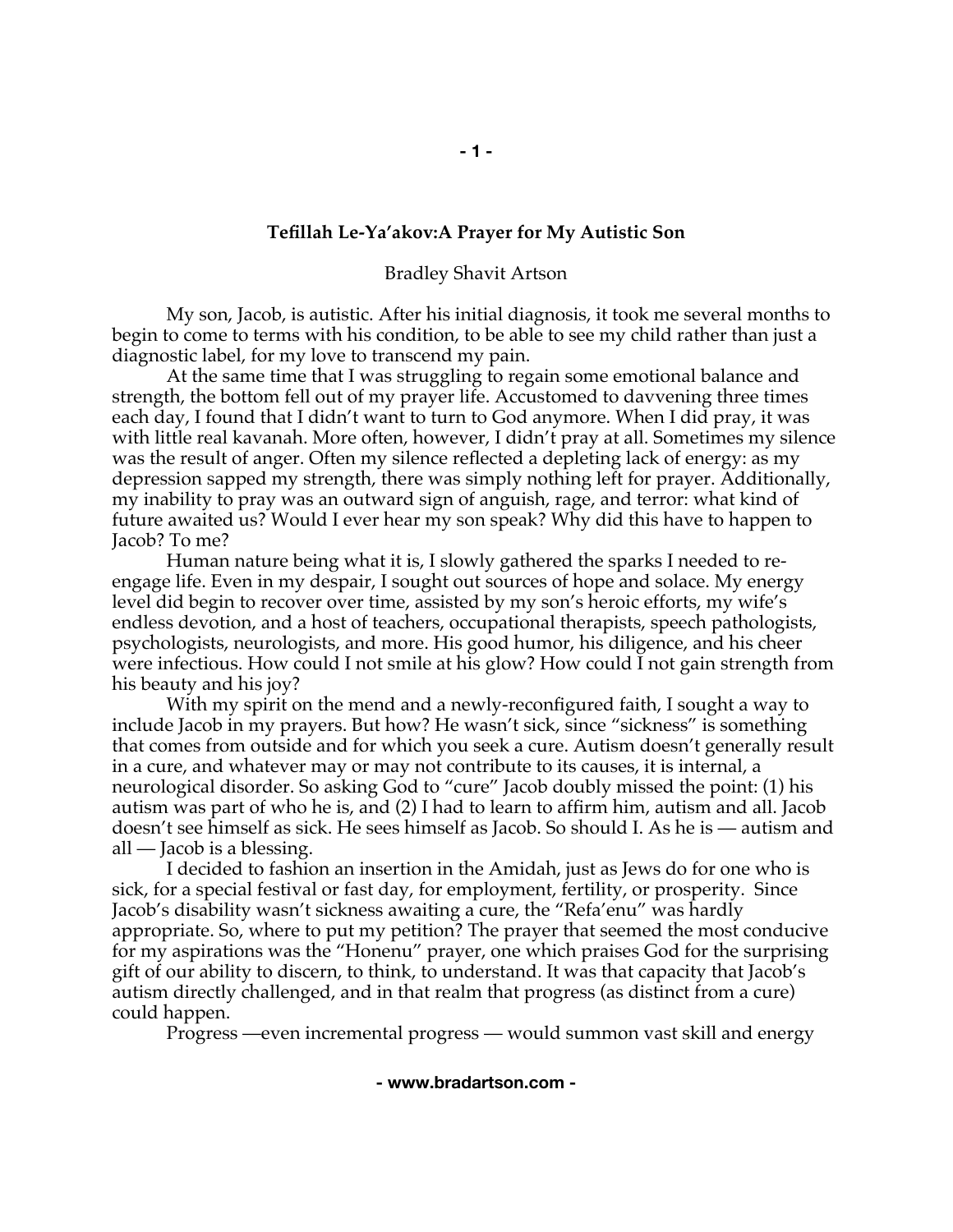from Jacob, and it would require understanding, diligence and patience from us, from our extended families, and from his teachers. I needed words to help me focus on the tasks at hand, and on the distant goal. I needed holy words to carry my hopes up to God. I needed Jewish words to strengthen me for the road ahead. So do all parents of special needs children. Indeed, everyone working with children or adults with disabilities could easily adapt the words of my prayer to apply to the individual/s in their care.

### **The Prayer**

ִיהִי רָצוֹן מִלְפָּנֵיךָ יִיָ אֱלֹהֵי וֵאלֹהֵי אֲבוֹתַי וְאִמּוֹתַי, שֵׁתִּשְלַח מְהֵרָה לֵב נָבוֹן וְחַכַם, לַשׁוֹן עַדִינַה וּשְׂפַת אֱמֶת לְבֶן יָקִיר לִי, יַעֲקֹב דֹב, כִּי נַפְשׁוֹ קְשׁוּרָה בְּנַפְשׁי. תֵּן עֹז, רַחֲמִים, וְחֶמְלָה עָלֵינוֹ, עַל ִמ ְשַׁפּ ְחתּוֹ ְוַעל ָמוֹריו, ֶשֶׁנֱּאַמר: ֲחַזק ֶוֱאָמץ ַאל ַתֲּערֹץ ְוַאל ֵתָּחת.

ַאָתּה ֵחוֹנן ְלָאָדם ַדַּעת, וּ ְמַלֵמּד ֶלֱאנוֹשׁ ִבּ ָינה. ָחֵנּנוּ ֵמ ִא ְתּ? ֵדָּעה, ִבּ ָינה ְוַה ְשֵׂכּל.

ָבּרוּךְ אִתָּה יִי, חוֹנֵן הדעת.

*You graciously favor humans with discernment, and teach people understanding. Grant us of Your discernment, understanding, and insight.* 

*May it be Your will, Adonai my God and God of my fathers and mothers, that you swiftly send a heart discerning and wise, a refined tongue and true speech to my dear son, Ya'akov Dov, with whose soul my own is bound. Grant strength, mercy, and compassion to us, to his family and to his teachers, as it is written: "be strong and resolute; do not be terrified or dismayed."*

*You are bountiful, Adonai, granting discernment.*

#### **The Commentary**

נבון לב, **a discerning heart**, is found in Proverbs 15:14: "The discerning heart seeks knowledge," and Proverbs 18:15: "The discerning heart acquires knowledge; the ears of the wise seek out knowledge." Autistic children are so bombarded by sensory information and stimulation that they experience difficulty knowing how to attend to what requires their attention while screening out the rest. Their challenge, like that of snow blindness, is one of too much information, rather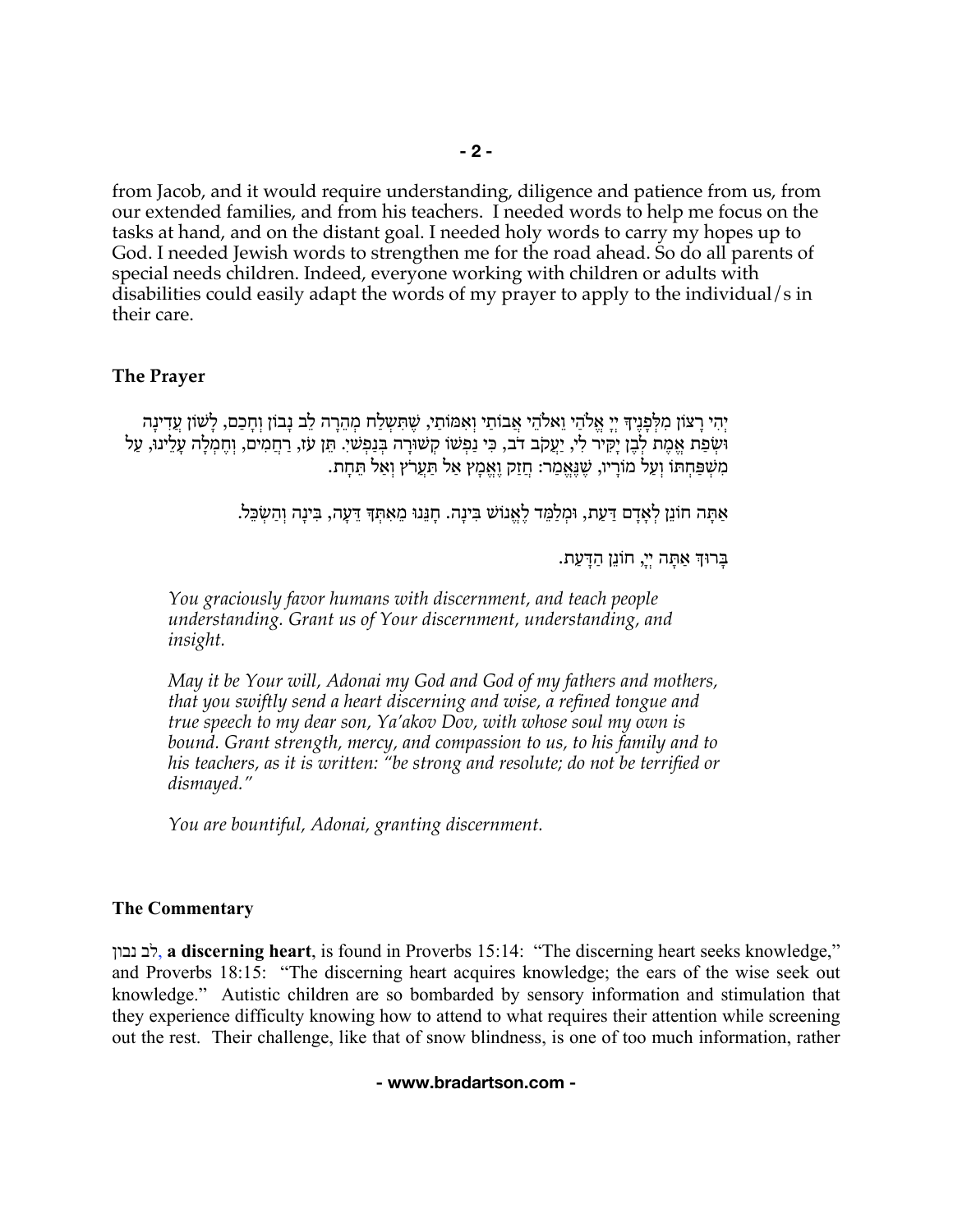than too little. Jacobs needs to be able to discern what deserves focus and what he must disregard.

וחכם נבון, **discerning and wise**, are the traits that Pharaoh seeks in a counselor (Genesis 41:34) and which he finds in Joseph (Genesis 41:39). Joseph was a master at preparing for the future, at fathoming the human heart, and at reconciling the estranged. Jacob, too, will need those skills to live a full life in the future, and he will rely on a circle of caring people to assist him in that task and to share the joys of his future. Being נבון, discerning, alone, is not enough. Jacob needs הכמה, wisdom, to help him accept who he is, with his special strengths and unique challengers. He needs wisdom to persist in learning and growing, and he needs wisdom to continue to love Torah and allow God to be a source of comfort and of strength.

אמת שפט, **true speech**, according to Proverbs 12:19, "abides forever." "True speech" signifies multiple meanings: Jacob never lies, and in that regard, God has already granted him true speech. But true speech also connotes real speech, the kind of speech that communicates information, feelings, thoughts, and desires. Speech that is true is also certain and reliable; it is available whenever needed. Finally, true speech is speech that allows one's inner richness to emerge, rather than functioning as a crutch for the disability itself. For many autistic children, the use of speech for droning repetition is both a temptation and a trap. I pray that Jacob may continue to develop a אמת שפט in every sense.

לי יקיר בן, **my dear son**, is from Jeremiah 31:20. This stirring passage carries God's words of reassurance to Israel that God's love for us, undiminished. The full citation is "Truly, Ephraim is a dear son to Me, A child that is dandled! Whenever I have turned against him, My thoughts would dwell on him still. That is why My heart yearns for him; I will receive him back in love – declares *Adonai.*" The assurance that a special-needs child is lovable and is loved is of vital importance, embodies the firm conviction that God loves us all. God's great love is the underpinning of Torah, a consequence of the divine image of every human being.

בנפשו קשורה נפשו כי, **with whose soul my own is bound**, is a paraphrase of the poignant words of Judah, explaining just how greatly his father, Jacob, is attached to Benjamin, בנפשו קשורה ונפשו, (Genesis 44:30). Perhaps it is only a parent who knows that incredible, almost painful, intimacy in which one is so connected to another person that the border between one soul and another blurs and disappears. Judah certainly was conscious of that radical connection and vulnerability, as was Jacob. So is every parent of a special-needs child.

ואמץ חזק, **be strong and resolute**. Nine times the Tanakh relays the admonition to be strong and resolute, urging it on the Israelites in the conquest of the Land of Israel, and on the Jews in persisting with the observance of the Torah. It is what David urges on his son, Solomon, as Solomon prepares to become king. Our quotation is from Joshua 1:9. The full citation, in which